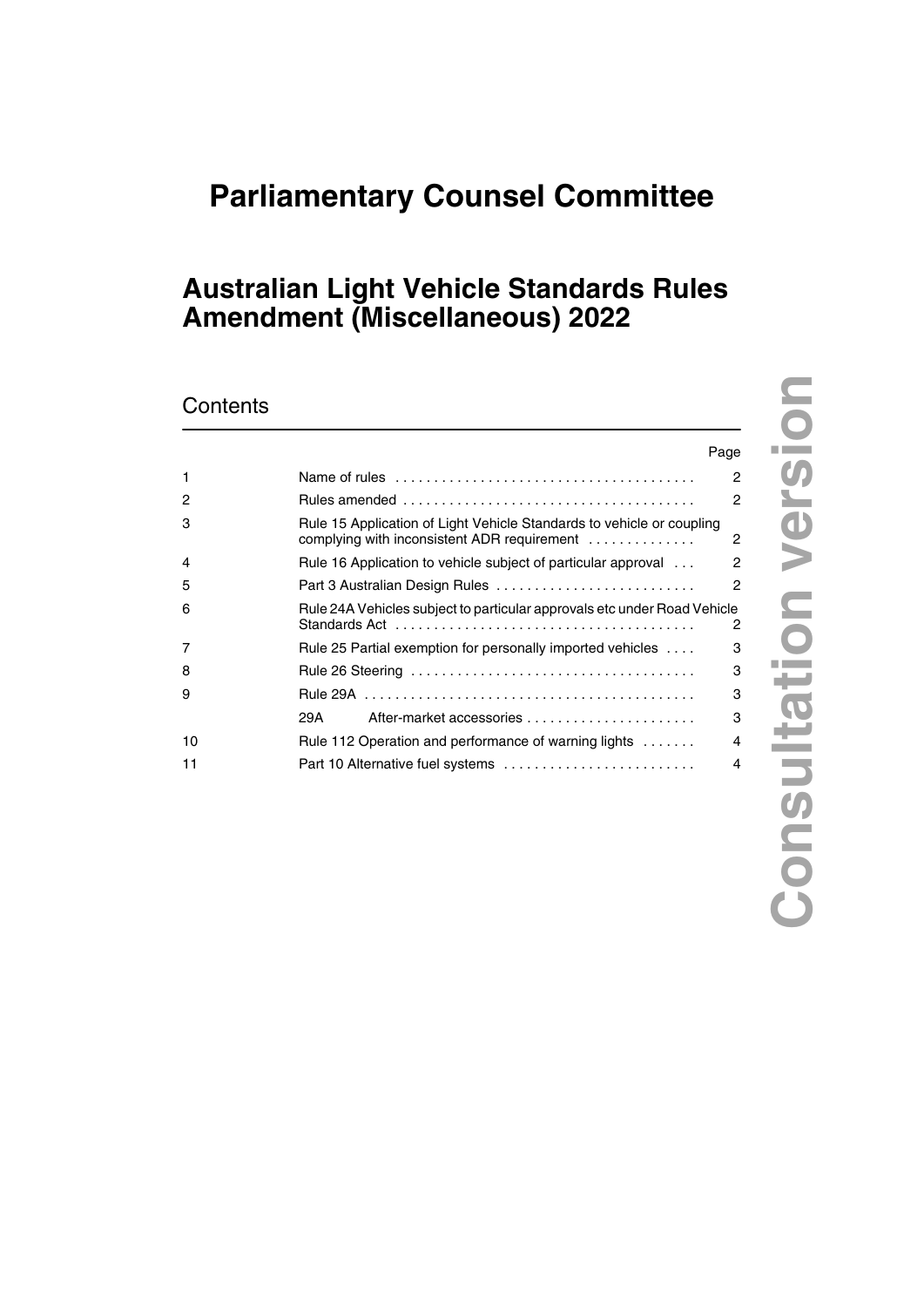Australian Light Vehicle Standards Rules Amendment (Miscellaneous) 2022

 $[s 1]$ 

#### <span id="page-1-0"></span>**1 Name of rules**

<span id="page-1-1"></span>These rules are the *Australian Light Vehicle Standards Rules Amendment (Miscellaneous) 2022*.

#### <span id="page-1-2"></span>**2 Rules amended**

<span id="page-1-3"></span>These rules amend the *Australian Light Vehicle Standards Rules 2015*.

#### <span id="page-1-5"></span><span id="page-1-4"></span>**3 Rule 15 Application of Light Vehicle Standards to vehicle or coupling complying with inconsistent ADR requirement**

Insert before rule  $15(3)(a)$ —

(aa) rule  $26(1)$  (Steering);

#### <span id="page-1-7"></span><span id="page-1-6"></span>**4 Rule 16 Application to vehicle subject of particular approval**

Omit rule 16(c)(iii). Insert instead—

(iii) the vehicle satisfied the requirements of the type approval pathway under section 15(1) of the *Road Vehicle Standards Rules 2019* (Cwlth) as a vehicle to which section 15(2) of those Rules applied and the vehicle is entered on the RAV; and

#### <span id="page-1-8"></span>**5 Part 3 Australian Design Rules**

<span id="page-1-9"></span>Insert before first dot point in the note under the heading to Part 3—

• rule 26(1) (Steering)

#### <span id="page-1-11"></span><span id="page-1-10"></span>**6 Rule 24A Vehicles subject to particular approvals etc under Road Vehicle Standards Act**

Omit rule 24A(a). Insert instead—

(a) the vehicle satisfied the requirements of the type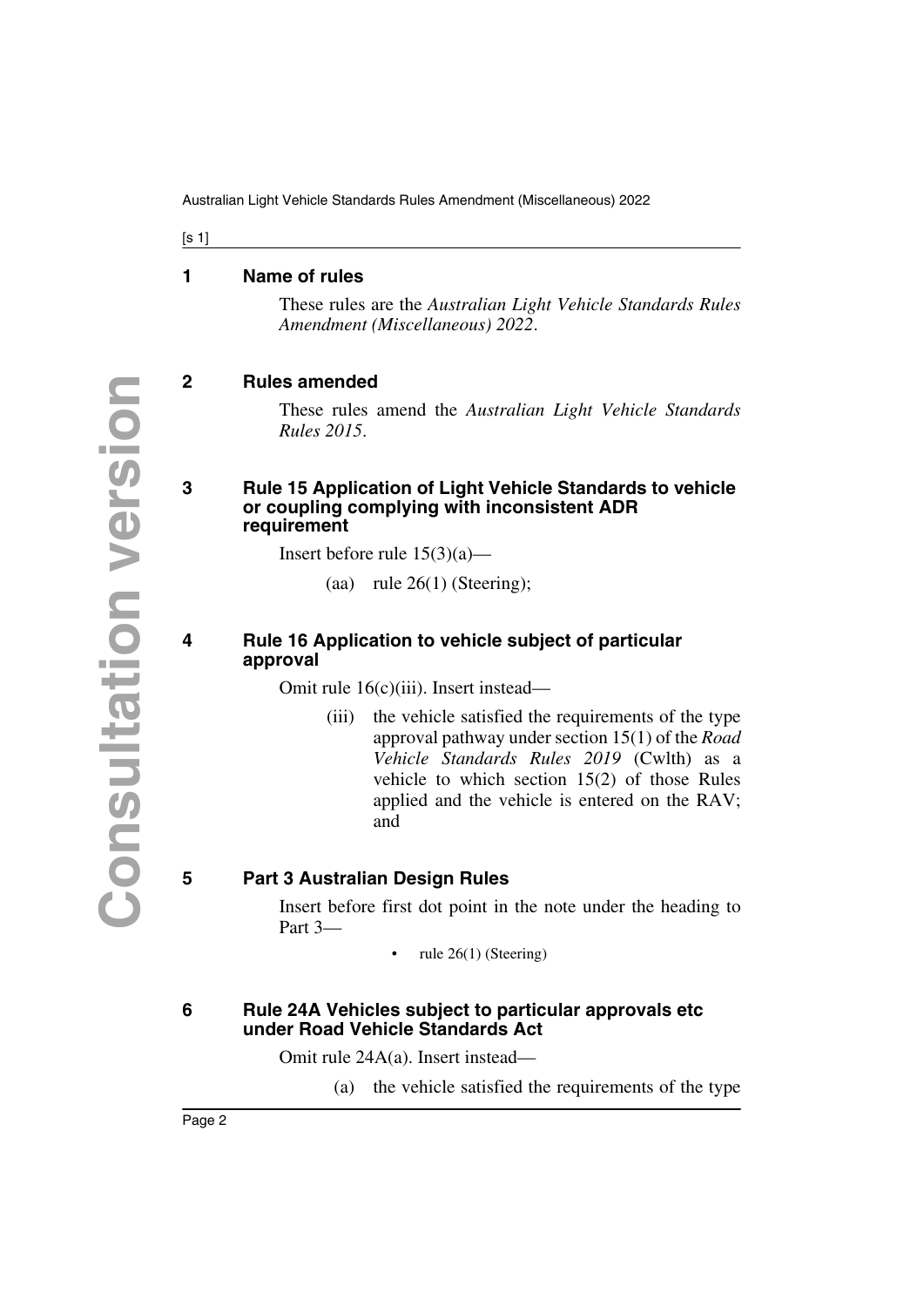Australian Light Vehicle Standards Rules Amendment (Miscellaneous) 2022

[s 7]

approval pathway under section 15(1) of the *Road Vehicle Standards Rules 2019* (Cwlth) as a vehicle to which section 15(2) of those Rules applied; and

#### <span id="page-2-1"></span><span id="page-2-0"></span>**7 Rule 25 Partial exemption for personally imported vehicles**

Insert after rule  $25(1)(b)(ii)$ —

*Note* The Road Vehicle Standards Act provides for concessional RAV entry approvals for vehicles imported into Australia as part of a person's personal effects. See Division 3 of Part 3 of the *Road Vehicle Standards Rules 2019* (Cwlth) for provisions relating to the concessional RAV entry approval pathway generally, and section 39 of those Rules for the eligibility criterion for importing a vehicle as part of a person's personal effects.

#### <span id="page-2-2"></span>**8 Rule 26 Steering**

<span id="page-2-3"></span>Insert after rule 26(5)—

(6) Subrule (1) applies to a motor vehicle instead of the requirements about the centreline of the steering control in a third edition ADR.

#### <span id="page-2-4"></span>**9 Rule 29A**

<span id="page-2-5"></span>Insert after rule 29—

#### <span id="page-2-7"></span><span id="page-2-6"></span>**29A After-market accessories**

- (1) This rule applies in relation to a thing that is attached to a vehicle if the thing (an *after-market accessory*) was not attached to the vehicle by the vehicle's manufacturer.
- (2) The after-market accessory must be securely attached to the vehicle.
- (3) The after-market accessory and the means of its attachment to the vehicle must be maintained in a condition to ensure that the after-market accessory remains securely attached to the

Page 3